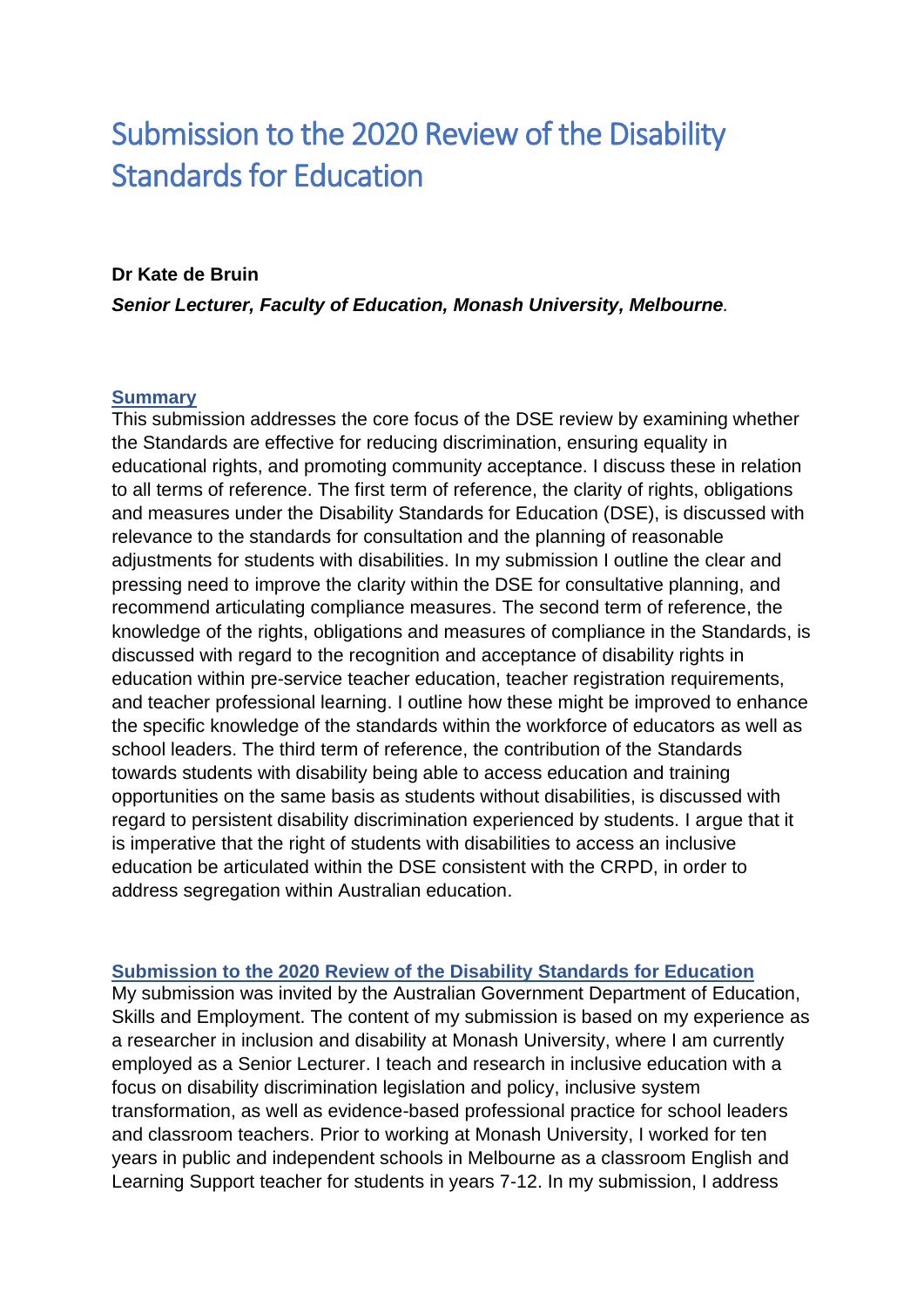each of the terms of reference within the Discussion Paper released in relation to the 2020 Review of the Disability Standards for Education.

## *Term of Reference 1: Are the rights, obligations and measures of compliance set out in the Standards (and its Guidance Notes) clear and appropriate?*

The rights, obligations and measures of compliance in relation to consultation and planning of reasonable adjustments need greater specificity and accountability in the DSE. The rights of students to be consulted, and the obligation for schools to consult with students or their associate when planning reasonable adjustments are specified within section 3.5 of the DSE. The standards and measures for achieving these are elaborated with regard to: enrolment (Section 4.2, 4.3); participation (Section 5.2, 5.3); curriculum development, accreditation and delivery (Section 6.2, 6.3); and student support services (Section 7.2, 7.3). However, consultation and planning does not always take place for many students with disability which has been noted as an issue in both previous reviews as well as other reports and research.

Previous DSE reviews have suggested that "consultation" requires further clarification including the definition and the specificity of compliance measures. The 2012 review noted the need for greater clarity in defining "consultation" as well as the need for compliance measures to assist schools in fulfilling their obligations. The 2015 review noted the persistence of this issue with variability in consultation and planning raised by several submissions and practice in schools described as "patchy". In the 2015 DSE review, the lack of clarity in the Standards for consultation and planning of reasonable adjustments, and the variability within in practice was also raised, and observed to be compounded by misalignment with jurisdictional policy. For example, most states and territories have articulated their own guidelines for consultation and planning however these based on their respective disability policies for funding eligibility that use narrower definitions of disability than the broad definition within the Disability Discrimination Act. In recommendation 7 of the 2015 DSE review, the Review Team noted the need for Australian and State and Territory governments to work together regarding policies and procedures for consultation in planning reasonable adjustments for students with disability including the type of consultation, as well as the frequency and the documentation of consultation in planning for personalised learning for students. Recommendation 8 emphasised the need for guidance on producing personalised (individual) learning plans that enhances consistency in how the standards are met in schools.

In response, the Australian Government subsequently developed and released the [Planning for Personalised Learning and Support: A National Resource](https://docs.education.gov.au/documents/planning-personalised-learning-and-support-national-resource-0) that outlines processes for conducting consultative planning, as well as for documenting and reviewing personalised learning plans for students. However, these guidelines are recommended but not mandated, meaning that there is still considerable jurisdictional inconsistency and discretion in decision-making devolved to schools. One illustrative example is that of the [Operational Guidelines](https://www.education.vic.gov.au/school/teachers/learningneeds/Pages/psdhandbook.aspx) for the Victorian *Program for Students with Disabilities* (PSD)*,* the policy outlining the procedures for students with disabilities who are in receipt of targeted funding. Within the PSD, consultation and planning of adjustments through Student Support Groups are only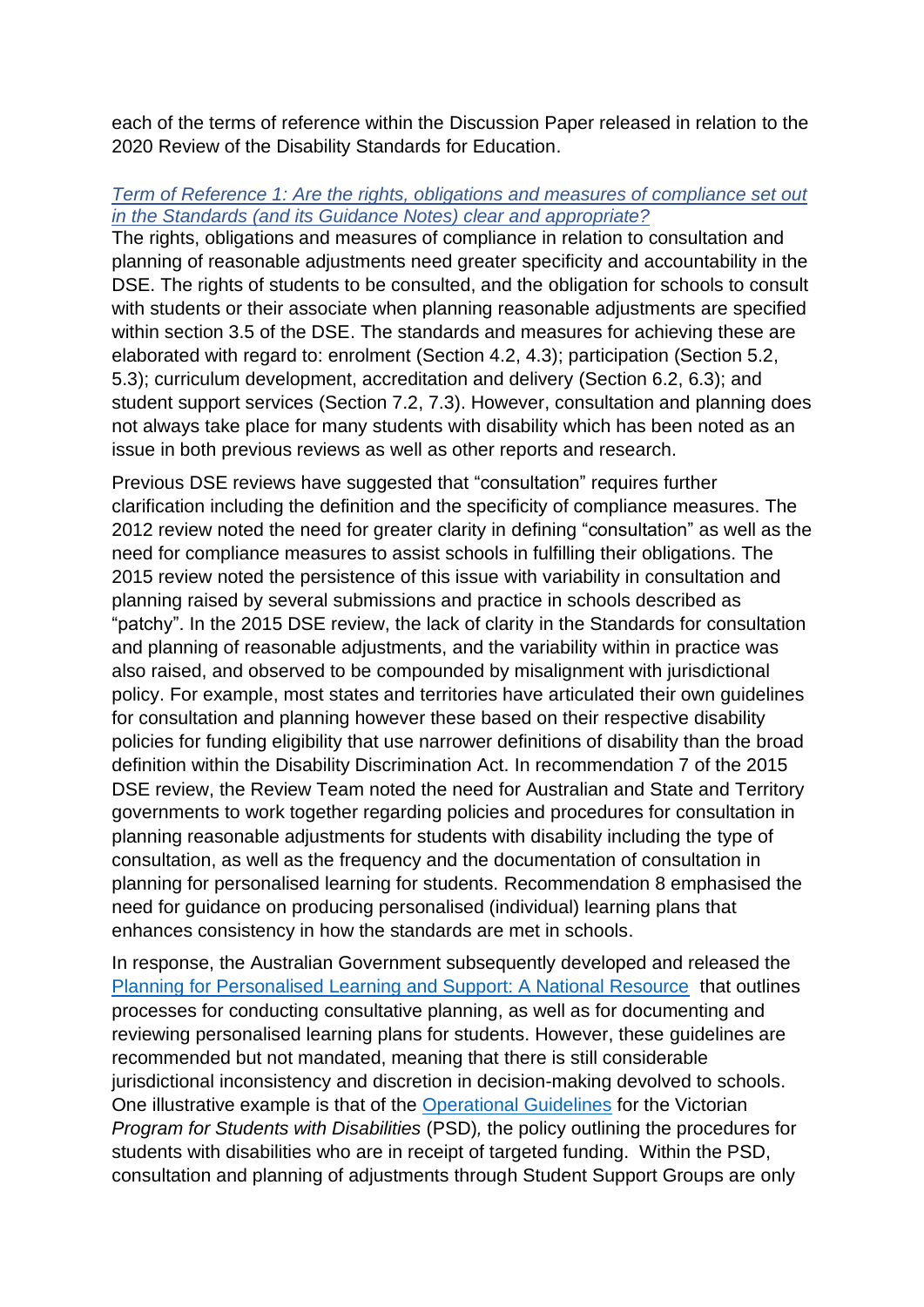specified as a requirement for the 15% of students with disabilities who receive targeted funding, meaning that schools may elect not to undertake consultative planning for the remaining 85% of students with disabilities. This means that schools may be technically compliant with jurisdictional policy but in breach of national legislation. While the Victorian DET website is clear that the DSE apply to all students with disabilities, this inconsistency between jurisdictional and national policy advice, and the lack of specificity in the DSE measures for compliance on consultation and planning, may well explain the variability in practice in schools, given this considerable discretion in whether or how they conduct consultative planning.

The impact on practice of this jurisdictional misalignment, and discretion by schools, have been detailed within the 2016 Senate Report **Access to Real Learning** as well as the 2018 report by the Castan Centre for Human Rights, [Improving Educational](https://www.monash.edu/__data/assets/file/0016/1412170/Castan-Centre-Improving-Educational-Outcomes-for-Students-with-Disability.pdf?utm_source=newsletter&utm_medium=email&utm_campaign=read_our_landmark_report_into_the_education_of_children_with_disability&utm_term=2018-06-28)  [Outcomes for Children with Disability in Victoria.](https://www.monash.edu/__data/assets/file/0016/1412170/Castan-Centre-Improving-Educational-Outcomes-for-Students-with-Disability.pdf?utm_source=newsletter&utm_medium=email&utm_campaign=read_our_landmark_report_into_the_education_of_children_with_disability&utm_term=2018-06-28) Both of these reports observed that the consultation and planning process could be superficial or even omitted entirely. These reports both emphasise the pressing need for the DSE to be amended to specify measures for compliance regarding the frequency, process, and documentary requirements in relation to consultation and planning for personalised learning. I strongly recommend that the DSE is amended to include a compliance measure for both the process of consultative planning as well as documentation of the planned reasonable adjustments. This could include documenting engagement with the processes of the national resource for planning personalised learning.

## *Do students, families and carers, educators, education providers and policy makers know about, understand, apply and comply with the rights, obligations and measures of compliance in the Standards?*

There have been a number of endeavours to improve teachers' knowledge of students' rights and the corresponding professional obligations under the DSE. However there remains a clear need to further improve the preparation of graduate teachers and the ongoing professional learning of registered teachers in relation to their obligations.

This issue is not new. The 2010 review of the DSE found that there was a relative lack of awareness of the Standards regarding students' rights and schools' obligations. Amongst many of the recommendations for raising general awareness of the Standards was the recommendation to develop targeted online information sources for education providers. Following this, in 2014, the University of Canberra (UC) was commissioned to develop professional e-learning modules that schools and staff across the country could elect to undertake. The 2015 review of the DSE found that general awareness amongst school teachers was "fairly high" and noted the contribution of the UC e-learning modules as well as improvements such as dedicated units in pre-service teacher education to the increased awareness. However, the review also noted that teacher awareness of the standards lacked specificity in relation to the detail regarding their implementation or even which students meet the DDA definition of disability. Recommendation 4 outlined that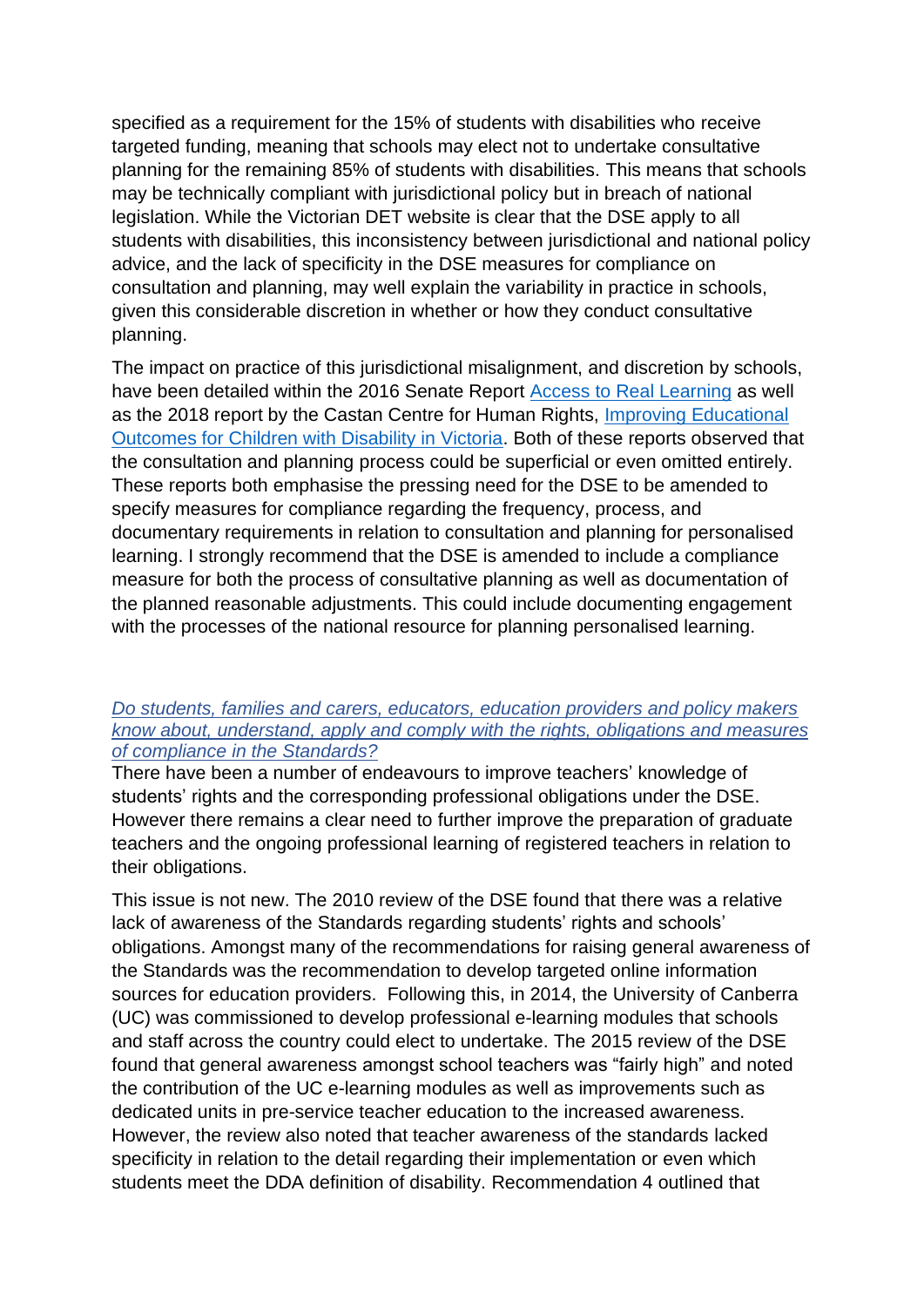professional learning and guidance resources for educators should be developed to further strengthen the skills and knowledge within the workforce. The 2016 Senate review echoed this and emphasised better preservice teacher education as well as professional learning for both teachers and school leaders was needed to strengthen the workforce's awareness of the rights of students with disabilities.

Currently, initial teacher education courses at university, and teacher professional learning courses are linked to the [Australian Professional Standards for Teachers](https://www.aitsl.edu.au/docs/default-source/national-policy-framework/australian-professional-standards-for-teachers.pdf?sfvrsn=5800f33c_74) (APST). The three standards within the APST against which Initial Teacher Education (ITE) courses and professional learning (PL) for students with disability are accredited or linked:

- Focus Area 1.5: Differentiate teaching to meet the specific learning needs of students across the full range of abilities;
- Focus Area 1.6: Strategies to support full participation of students with disability; and
- Focus Area 4.1: Support student participation.

However, these three APST focus areas are not very specific, so PL linked to these may not necessarily contain sufficient detail of the DSE needed to improve teachers' knowledge of students' rights or their own obligations under the Standards for enrolment, participation; curriculum development, accreditation and delivery, and student support services. Moreover, disability is not even mentioned in the Australian [Professional Standards for Principals](https://www.aitsl.edu.au/lead-develop/understand-the-principal-standard/unpack-the-principal-standard) (APSP). Indeed, the APST have not been found sufficiently clear for improving workforce capacity. For example, Victoria's 2016 [Victorian Special Needs Plan](https://www.vit.vic.edu.au/registered-teacher/special-needs-plan) sought to build capacity for teaching students with disabilities by requiring targeted PL for teachers at registration renewal, as linked to these three APST focus areas. A [recent review](https://www.audit.vic.gov.au/report/professional-learning-school-teachers?section=) found that it was not possible to determine the success of this initiative due to the lack of specificity or oversight, or follow-up with teachers who had not sufficiently complied or provided documentation of their compliance with this requirement. Clearly neither the APST, nor the APSP are fit for purpose in improving workforce knowledge of schools' obligations under the DSE. A better option would be the use of targeted e-modules.

Since the last DSE review, the UC modules have been updated and rehoused onto the [NCCD professional learning](https://www.nccd.edu.au/resources-and-tools/professional-learning) portal where the paywall has been removed and the content expanded considerably. A recommendation that I make for the 2020 DSE review team is to draw on previous lessons that improvements are achievable through carefully targeted pre-service teacher education and quality professional learning, and to leverage the NCCD professional learning modules that are high in quality for the teaching workforce, but to have these expanded to cater also to school leaders. I recommend that in schools' documentation of their compliance with their obligations under the DSE as captured through the NCCD, they also document the completion of a minimum number of NCCD professional learning modules by the principal and the NCCD team involved in collecting and lodging the school data, as relevant to their student cohort. Further, I suggest that the DSE review could recommend the national and state governments work with their respective teacher registration bodies regarding an appropriate minimum number of these professional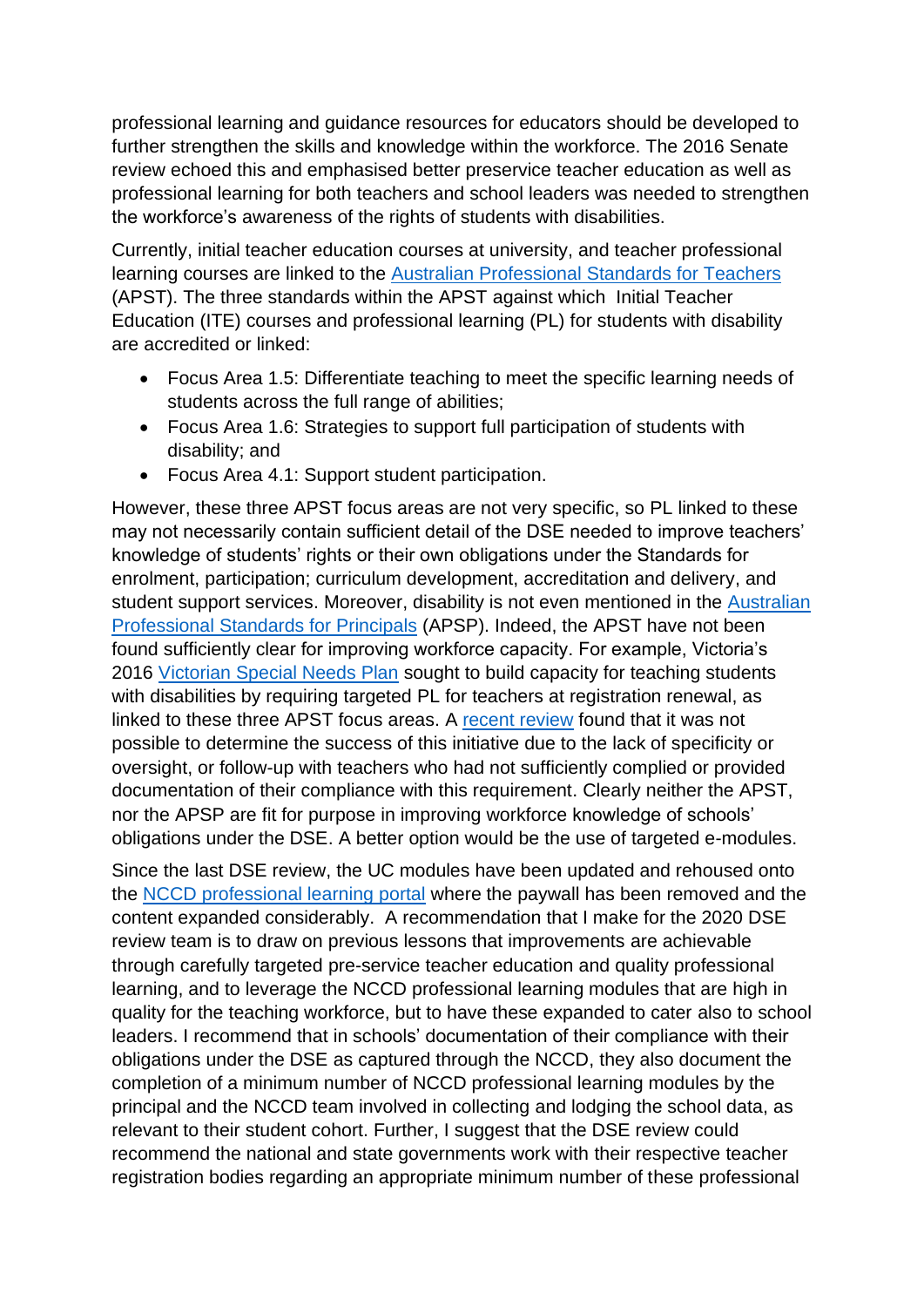learning modules that should be undertaken by graduate teachers to achieve full registration, and for teachers in renewing their registration.

#### *In the 15 years since the Standards were developed, have the Standards contributed towards students with disability being able to access education and training opportunities on the same basis as students without disabilities?*

In this section I discuss the failure of the Standards to address the persistent issue of discrimination in Australian education, and how this undermines the DSE purpose of ensuring students with disability can access an education on the same basis as students without disabilities. In the 15 years since the Standards were developed, there have been many improvements in aspects of how education is provided for students with disabilities. However, as noted by the review of the [DDA in 2005](https://www.pc.gov.au/projects/inquiry/disability-discrimination/report?a=93982) in the year prior to the release of the Standards, "arguably, one of the most serious forms of disability discrimination (in terms of long-term effects on individuals) is exclusion from, and segregation in, education" (p. 83).

It is indisputable that segregation in education is discrimination. Under the [Convention on the Rights of Persons with Disabilities](https://www.un.org/development/desa/disabilities/convention-on-the-rights-of-persons-with-disabilities.html) (CRPD), the human right to an education is clarified as being the right to an *inclusive* education. Inclusive education is then clearly defined within [General Comment 4](https://www.ohchr.org/Documents/HRBodies/CRPD/GC/RighttoEducation/CRPD-C-GC-4.doc) on Article 24: Education within the CRPD as inconsistent with segregation, integration and exclusion within General paragraph 11 as follows:

The Committee highlights the importance of recognising the differences between exclusion, segregation, integration and inclusion. *Exclusion* occurs when students are directly or indirectly prevented from or denied access to education in any form. *Segregation* occurs when the education of students with disabilities is provided in separate environments designed or used to respond to a particular or various impairments, in isolation from students without disabilities. *Integration* is a process of placing persons with disabilities in existing mainstream educational institutions, as long as the former can adjust to the standardized requirements of such institutions.4 *Inclusion* involves a process of systemic reform embodying changes and modifications in content, teaching methods, approaches, structures and strategies in education to overcome barriers with a vision serving to provide all students of the relevant age range with an equitable and participatory learning experience and environment that best corresponds to their requirements and preferences. Placing students with disabilities within mainstream classes without accompanying structural changes to, for example, organisation, curriculum and teaching and learning strategies, does not constitute inclusion. Furthermore, integration does not automatically guarantee the transition from segregation to inclusion.

Further, within General [Comment 6](https://digitallibrary.un.org/record/1626976?ln=en) on equality and non-discrimination, segregation is clearly specified as constituting discrimination. Having ratified the CRPD, and thus bound to uphold the obligation for ensuring the inclusivity of the education system, Australia is therefore also bound to end segregation as outlined in General Comment 4, given that this constitutes discrimination, as specified in General Comment 6. Yet within the DSE, the Standards by which Australia's national anti-discrimination legislation (the DDA) is to be upheld in education, inclusion is neither defined nor the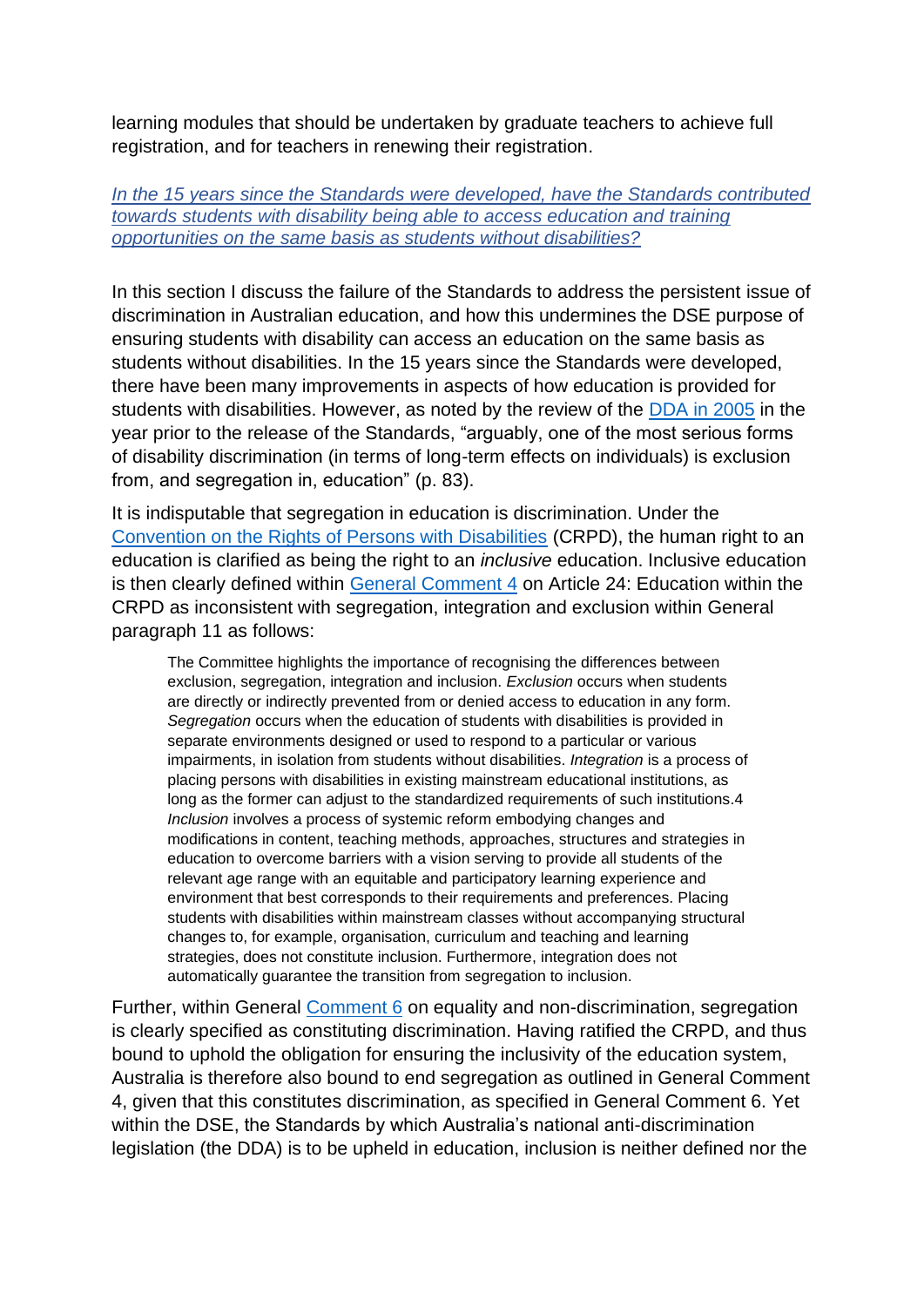right to it inscribed. This means that our anti-discrimination legislation is not fully compliant with Australia's binding obligations under the CRPD.

Indeed, since the DDA and the DSE were implemented in Australia, [my research](https://www.tandfonline.com/doi/abs/10.1080/13603116.2019.1623327?forwardService=showFullText&tokenAccess=j7AfBzPNtHFixv4hfiqY&tokenDomain=eprints&doi=10.1080%2F13603116.2019.1623327&doi=10.1080%2F13603116.2019.1623327&doi=10.1080%2F13603116.2019.1623327&target=10.1080%2F13603116.2019.1623327&journalCode=tied20) on where students with disabilities have been educated shows that segregation has actually risen both in terms of segregating students into separate classrooms as well as into separate schools. Prior to the introduction of the DDA, segregated "special" school placements fell by 50%; however, in the decade following the DDA, they rose by 115.9% and rose again by 84% after the introduction of the DSE. Following the introduction of the DSE, special class placements fell by 14%. However, given that regular class placements did not rise during this time, but special school placements did, it can be assumed that these students moved into more segregated environments, rather than less segregated ones. This is clearly visible in the following graph taken from my analysis of student placement data from the years 1981-2015:



Figure 1 School placement of Australian students with a disability aged 5-20 during the selected period 1981-2015.

Other [Australian research](https://www.tandfonline.com/doi/abs/10.1080/13603116.2020.1726512?journalCode=tied20) suggests some reasons for this increase in discrimination as being the persistence of gatekeeping and restrictive practices. In this research, over 70% of surveyed Australian family members of a student with a disability reported having experienced "gatekeeping practices whereby schools seek to minimise enrolment and participation through the use of a range of Restrictive Behaviour Management Practices" (p. 2) such as enrolment rejection or discouragement, or limitations placed on attendance or participation. These findings have been echoed by annual surveys conducted by [Children and Young People with](https://www.cyda.org.au/images/pdf/time_for_change_2019_education_survey_results.pdf)  [Disability Australia](https://www.cyda.org.au/images/pdf/time_for_change_2019_education_survey_results.pdf) who have reported that many students with disabilities are